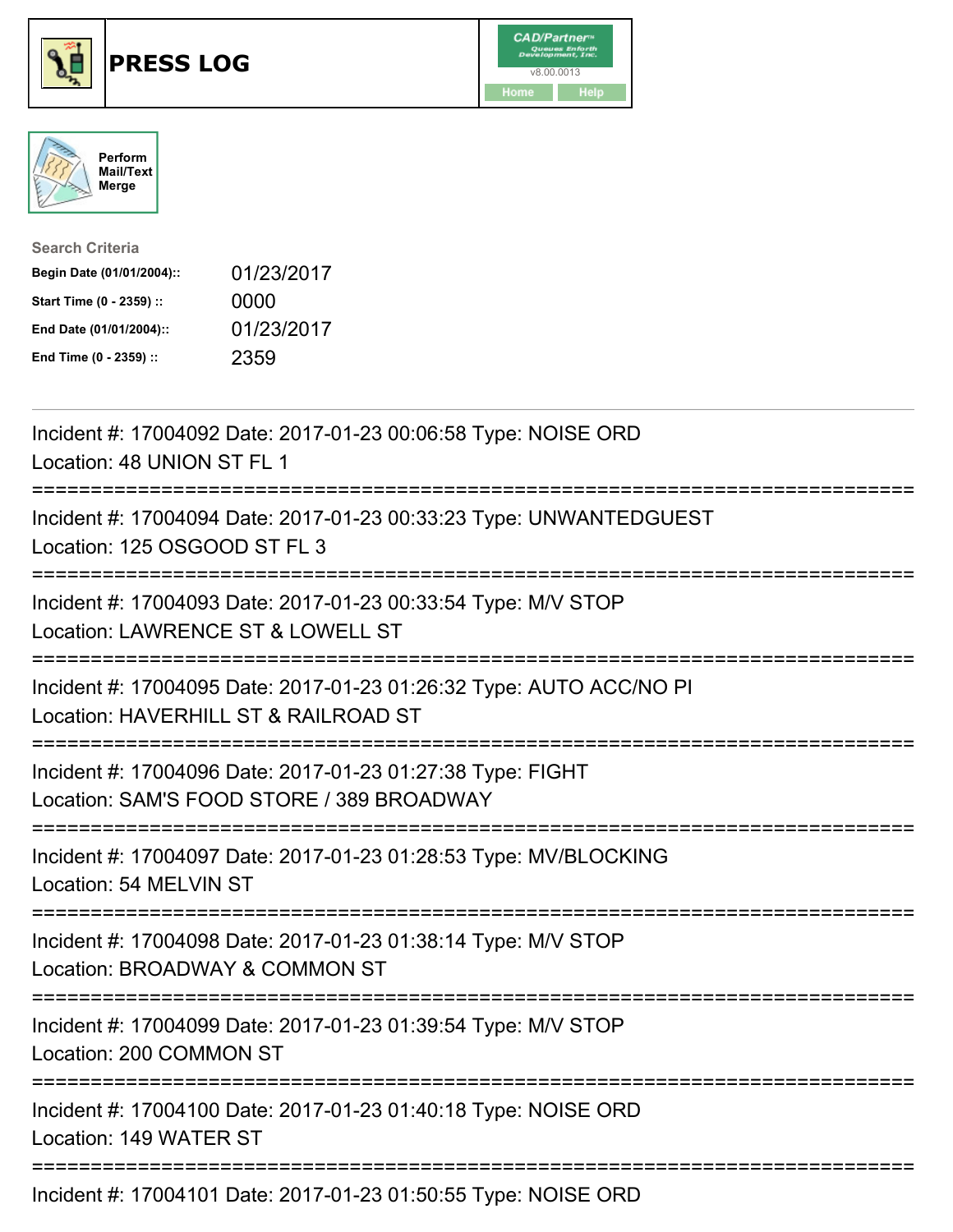| Location: 50 MONMOUTH ST FL 2                                                                                          |
|------------------------------------------------------------------------------------------------------------------------|
| Incident #: 17004102 Date: 2017-01-23 01:50:56 Type: NOISE ORD<br>Location: 6 DIAMOND ST                               |
| Incident #: 17004104 Date: 2017-01-23 02:04:05 Type: M/V STOP<br>Location: BROADWAY & CROSS ST                         |
| Incident #: 17004103 Date: 2017-01-23 02:04:22 Type: NOISE ORD<br>Location: 215 FARNHAM ST FL 2<br>------------------- |
| Incident #: 17004105 Date: 2017-01-23 02:07:39 Type: M/V STOP<br>Location: SAM'S FOOD STORE / 389 BROADWAY             |
| Incident #: 17004106 Date: 2017-01-23 02:20:36 Type: NOISE ORD<br>Location: 149 WATER ST                               |
| Incident #: 17004107 Date: 2017-01-23 02:20:50 Type: STOL/MV/PAS<br>Location: ABBOTT ST & S UNION ST                   |
| Incident #: 17004108 Date: 2017-01-23 02:30:49 Type: M/V STOP<br>Location: BROADWAY & WATER ST                         |
| Incident #: 17004109 Date: 2017-01-23 02:33:36 Type: M/V STOP<br>Location: ARLINGTON ST & LAWRENCE ST                  |
| Incident #: 17004110 Date: 2017-01-23 02:36:49 Type: M/V STOP<br>Location: ANDOVER ST & BEACON ST                      |
| Incident #: 17004111 Date: 2017-01-23 02:42:44 Type: SHOTS FIRED<br>Location: FRANKLIN ST & HAVERHILL ST               |
| Incident #: 17004112 Date: 2017-01-23 02:58:55 Type: BUILDING CHK<br>Location: GEORGE'S BAKERY / 262 HAMPSHIRE ST      |
| Incident #: 17004113 Date: 2017-01-23 03:45:48 Type: ALARM/BURG<br>Location: SUPIRIOR CLEANERS / 37 ESSEX ST           |
| Incident #: 17004114 Date: 2017-01-23 04:00:10 Type: BUILDING CHK<br>Location: MORIARTY AUTO SALES / 235 WINTHROP AV   |
| Incident #: 17004115 Date: 2017-01-23 04:15:14 Type: 911 HANG UP                                                       |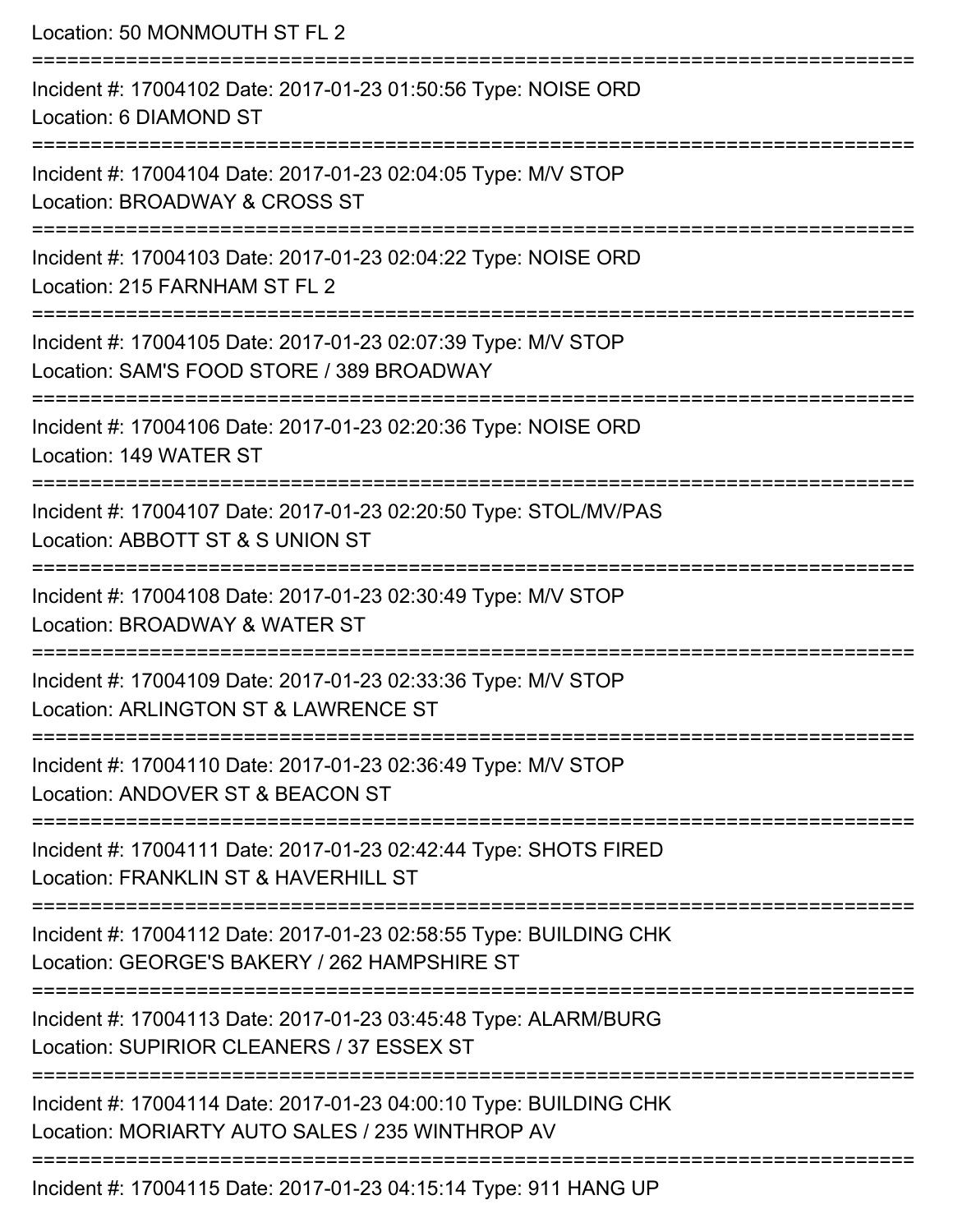| Incident #: 17004116 Date: 2017-01-23 04:33:22 Type: ALARM/BURG<br>Location: 435 WINTHROP AV        |
|-----------------------------------------------------------------------------------------------------|
| Incident #: 17004117 Date: 2017-01-23 04:59:55 Type: SUS PERS/MV<br>Location: 129 WATER ST          |
| Incident #: 17004118 Date: 2017-01-23 06:49:16 Type: PARK & WALK<br>Location: BROADWAY & LOWELL ST  |
| Incident #: 17004119 Date: 2017-01-23 07:20:19 Type: M/V STOP<br>Location: ACTON ST & BROADWAY      |
| Incident #: 17004120 Date: 2017-01-23 07:21:11 Type: M/V STOP<br><b>Location: 50 MERRIMACK ST</b>   |
| Incident #: 17004121 Date: 2017-01-23 07:24:30 Type: M/V STOP<br>Location: 50 MERRIMACK ST          |
| Incident #: 17004122 Date: 2017-01-23 07:27:04 Type: A&B PAST<br>Location: 490 HAMPSHIRE ST         |
| Incident #: 17004123 Date: 2017-01-23 07:29:46 Type: M/V STOP<br>Location: HAMPSHIRE ST & LOWELL ST |
| Incident #: 17004124 Date: 2017-01-23 07:36:12 Type: VIO CITY ORD<br>Location: 62 AVON ST           |
| Incident #: 17004125 Date: 2017-01-23 07:49:39 Type: M/V STOP<br>Location: 28 BYRON AV              |
| Incident #: 17004126 Date: 2017-01-23 07:52:48 Type: M/V STOP<br>Location: PARKER ST & SALEM ST     |
| Incident #: 17004127 Date: 2017-01-23 07:58:49 Type: DOMESTIC/PROG<br>Location: 26 BODWELL ST FL 2  |
| Incident #: 17004128 Date: 2017-01-23 08:14:21 Type: M/V STOP<br><b>Location: CENTRAL BRIDGE</b>    |
| Incident #: 17004129 Date: 2017-01-23 08:15:39 Type: M/V STOP                                       |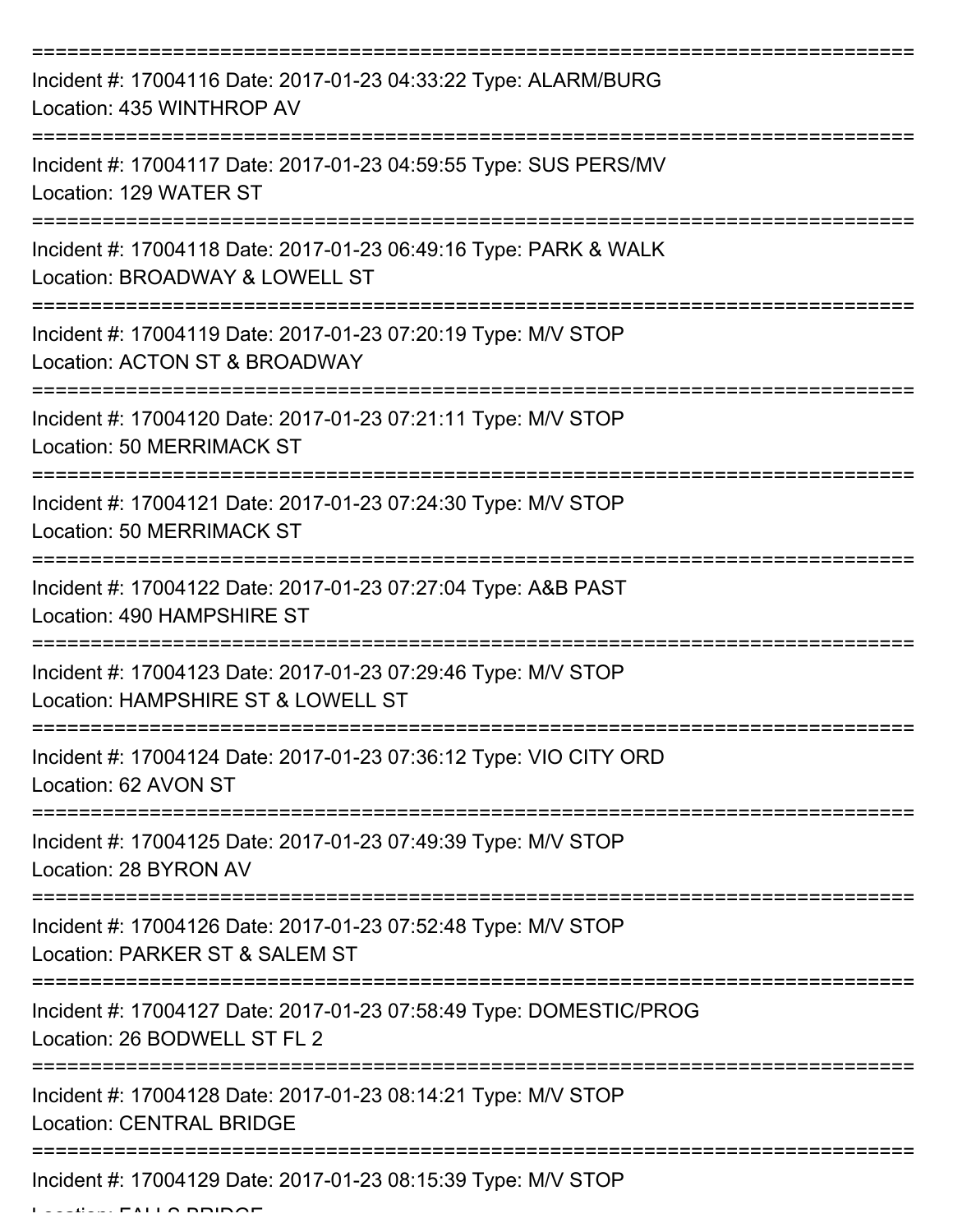| Incident #: 17004130 Date: 2017-01-23 08:21:29 Type: M/V STOP<br>Location: 40 MYRTLE ST                |
|--------------------------------------------------------------------------------------------------------|
| Incident #: 17004131 Date: 2017-01-23 08:25:09 Type: SUS PERS/MV<br>Location: 1130 ESSEX ST            |
| Incident #: 17004132 Date: 2017-01-23 08:26:44 Type: MV/BLOCKING<br>Location: 31 SUMMER ST             |
| Incident #: 17004133 Date: 2017-01-23 08:50:47 Type: M/V STOP<br>Location: CANAL ST & FRANKLIN ST      |
| Incident #: 17004134 Date: 2017-01-23 08:54:51 Type: M/V STOP<br><b>Location: FALLS BRIDGE</b>         |
| Incident #: 17004135 Date: 2017-01-23 09:16:31 Type: COURT DOC SERVE<br>Location: 319 HIGH ST          |
| Incident #: 17004136 Date: 2017-01-23 09:17:01 Type: CK WELL BEING<br>Location: 247 FARNHAM ST FL 2ND  |
| Incident #: 17004137 Date: 2017-01-23 09:22:02 Type: SUS PERS/MV<br>Location: AUTO ZONE / 380 BROADWAY |
| Incident #: 17004138 Date: 2017-01-23 09:27:32 Type: NOTIFICATION<br>Location: 108 WALNUT ST FL 2ND    |
| Incident #: 17004139 Date: 2017-01-23 09:32:19 Type: M/V STOP<br>Location: COMMON ST & LAWRENCE ST     |
| Incident #: 17004140 Date: 2017-01-23 09:33:20 Type: COURT DOC SERVE<br>Location: 30 CEDAR ST          |
| Incident #: 17004141 Date: 2017-01-23 09:34:06 Type: ALARM/BURG<br>Location: 59 GREENWOOD ST           |
| Incident #: 17004142 Date: 2017-01-23 09:46:01 Type: M/V STOP<br>Location: 33 SBROADWAY                |
| Incident #: 17004143 Date: 2017-01-23 09:52:02 Type: M/V STOP                                          |

Location: BDOADWAY & VALLEY ST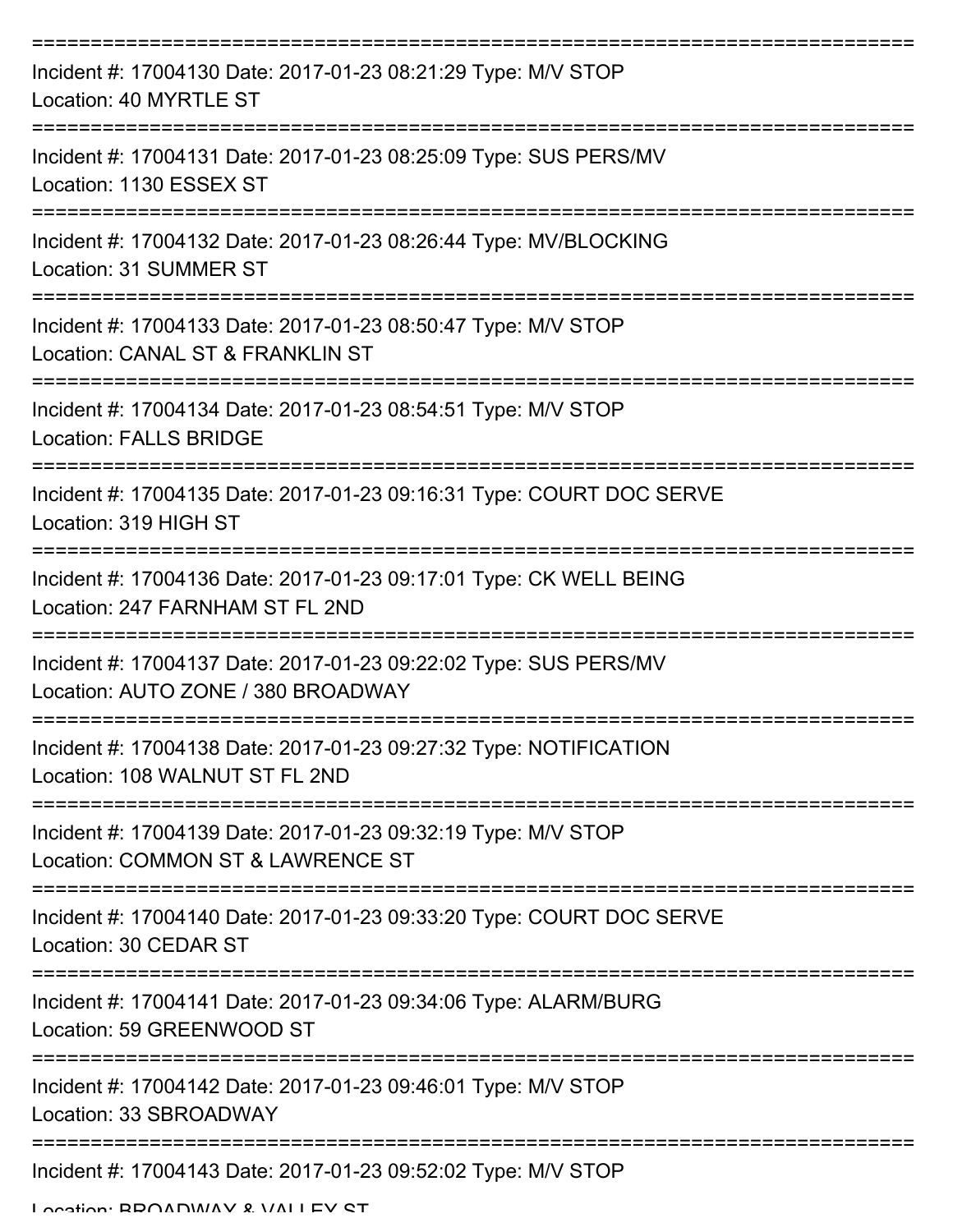| Incident #: 17004144 Date: 2017-01-23 09:57:46 Type: M/V STOP<br>Location: SOUTH ST & WEDGEWOOD RD          |
|-------------------------------------------------------------------------------------------------------------|
| Incident #: 17004145 Date: 2017-01-23 10:05:41 Type: SUS PERS/MV<br>Location: 59 WEARE ST                   |
| Incident #: 17004146 Date: 2017-01-23 10:08:52 Type: M/V STOP<br>Location: FARNHAM ST & FOSTER ST           |
| Incident #: 17004147 Date: 2017-01-23 10:11:36 Type: M/V STOP<br>Location: 1 PARKER ST                      |
| Incident #: 17004148 Date: 2017-01-23 10:14:19 Type: STOL/MV/PAS<br>Location: 50 ISLAND ST                  |
| Incident #: 17004149 Date: 2017-01-23 10:21:11 Type: DRUG VIO<br>Location: W LOWELL ST & WACHUSETTS AV      |
| Incident #: 17004150 Date: 2017-01-23 10:25:47 Type: ANIMAL COMPL<br>Location: E HAVERHILL ST & PROSPECT ST |
| Incident #: 17004151 Date: 2017-01-23 10:28:00 Type: M/V STOP<br>Location: ANDOVER ST & WINTHROP AV         |
| Incident #: 17004152 Date: 2017-01-23 10:38:50 Type: SUS PERS/MV<br>Location: 3 SUMMER ST                   |
| Incident #: 17004153 Date: 2017-01-23 10:47:25 Type: DISTURBANCE<br>Location: 2 APPLETON ST                 |
| Incident #: 17004154 Date: 2017-01-23 10:50:48 Type: GUN CALL<br>Location: 129 WATER ST FL 1ST              |
| Incident #: 17004155 Date: 2017-01-23 11:10:31 Type: WARRANT SERVE<br>Location: 27 JORDAN ST                |
| Incident #: 17004156 Date: 2017-01-23 11:16:30 Type: 209A/SERVE<br>Location: 28 BUSWELL ST                  |
| Incident #: 17004157 Date: 2017-01-23 11:20:17 Type: STOL/MV/PAS<br>Location: 270 CANAL ST                  |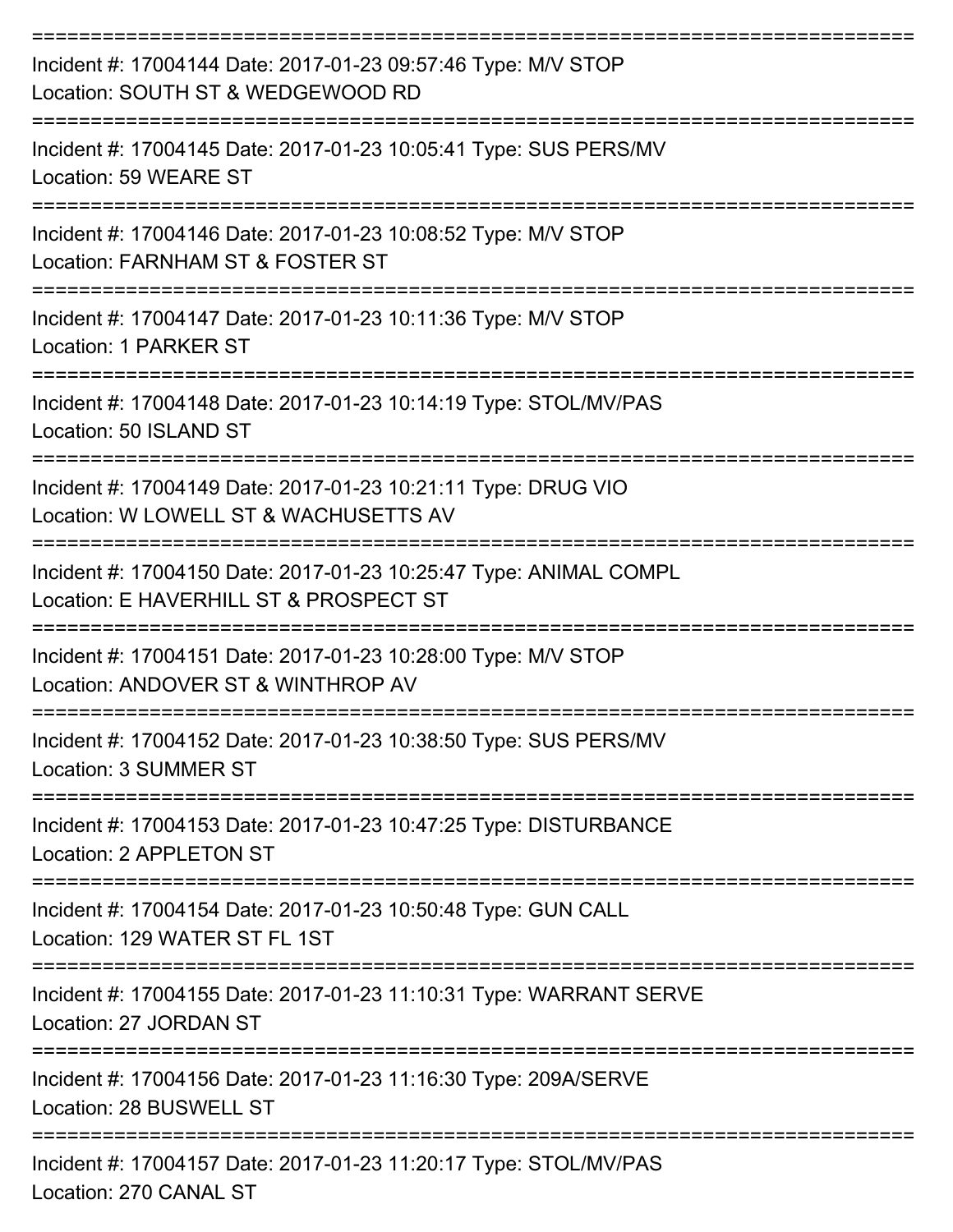| Incident #: 17004158 Date: 2017-01-23 11:37:23 Type: TOW/REPOSSED<br>Location: 18 MCKINLEY AV                                           |
|-----------------------------------------------------------------------------------------------------------------------------------------|
| ========================<br>Incident #: 17004159 Date: 2017-01-23 11:47:17 Type: STOL/MV/PAS<br>Location: 235 FERRY ST                  |
| =====================================<br>Incident #: 17004160 Date: 2017-01-23 11:48:52 Type: M/V STOP<br>Location: HOLLY ST & BROADWAY |
| Incident #: 17004161 Date: 2017-01-23 11:59:32 Type: AUTO ACC/NO PI<br>Location: 439 S UNION ST                                         |
| Incident #: 17004162 Date: 2017-01-23 12:06:45 Type: E911 HANGUP<br>Location: 43 APPLETON WY                                            |
| Incident #: 17004163 Date: 2017-01-23 12:08:00 Type: MEDIC SUPPORT<br>Location: 120 HOWARD ST                                           |
| Incident #: 17004164 Date: 2017-01-23 12:09:41 Type: 209A/SERVE<br>Location: 83 DORCHESTER ST                                           |
| Incident #: 17004165 Date: 2017-01-23 12:11:37 Type: STOL/MV/PAS<br>Location: 23 ABBOTT ST                                              |
| Incident #: 17004166 Date: 2017-01-23 12:15:51 Type: ALARM/HOLD<br>Location: BRITO WIRELESS / 180 BROADWAY                              |
| Incident #: 17004168 Date: 2017-01-23 12:20:38 Type: MEDIC SUPPORT<br>Location: 65 WOODLAND ST                                          |
| Incident #: 17004167 Date: 2017-01-23 12:20:51 Type: ASSSIT OTHER PD<br>Location: 2 APPLETON ST                                         |
| Incident #: 17004169 Date: 2017-01-23 12:24:27 Type: M/V STOP<br>Location: MARKET ST & S UNION ST                                       |
| Incident #: 17004170 Date: 2017-01-23 12:29:39 Type: MEDIC SUPPORT<br>Location: 28 SUMMER ST FL 3RD                                     |
| Incident #: 17004171 Date: 2017-01-23 12:33:03 Type: MV/BLOCKING<br><b>Location: 2 FAIRMONT ST</b>                                      |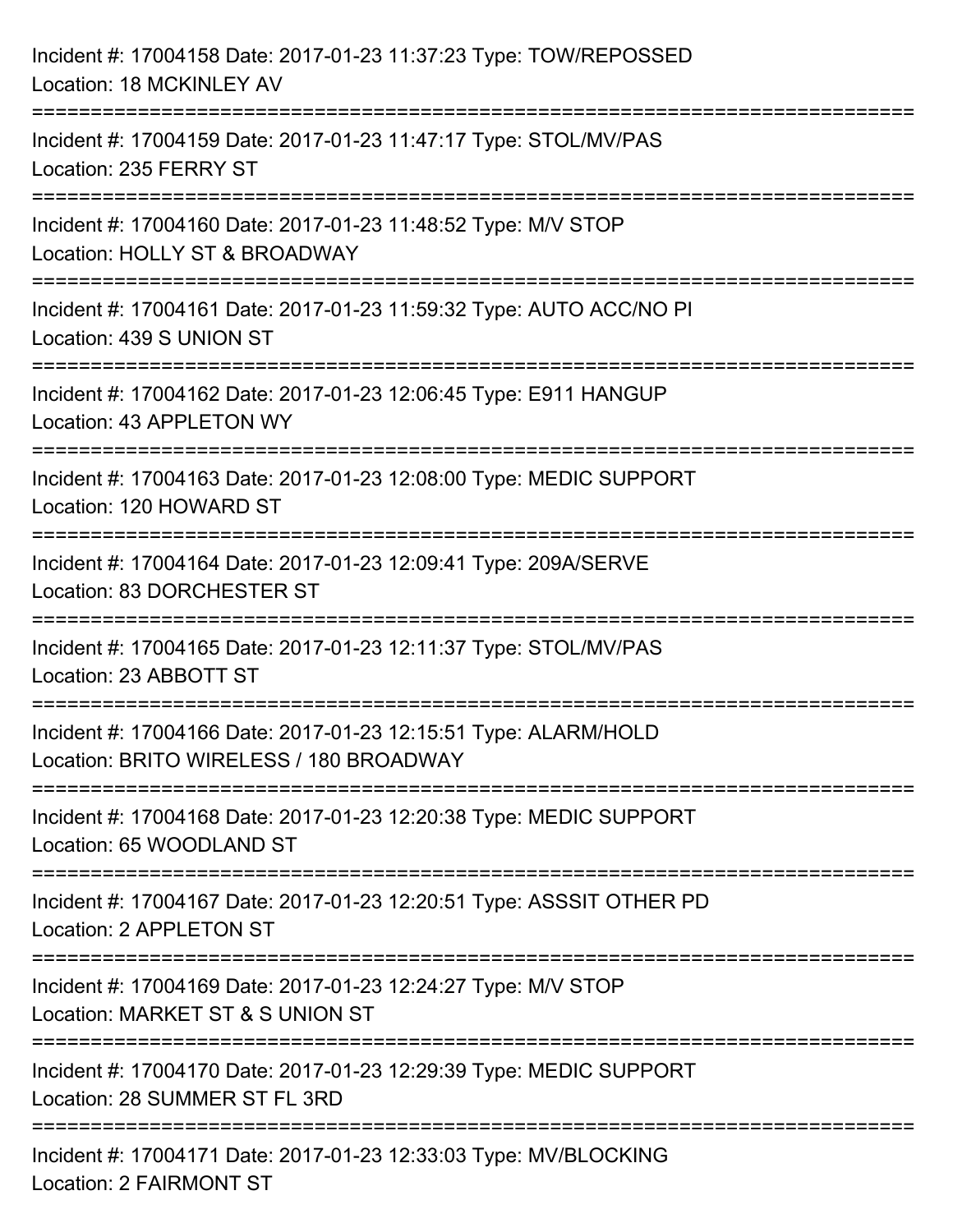| Incident #: 17004172 Date: 2017-01-23 12:49:41 Type: AUTO ACC/NO PI<br>Location: 580 HAVERHILL ST                   |
|---------------------------------------------------------------------------------------------------------------------|
| Incident #: 17004173 Date: 2017-01-23 13:15:59 Type: DRUG OVERDOSE<br>Location: 51 BROOKFIELD ST FL 1               |
| Incident #: 17004174 Date: 2017-01-23 13:35:42 Type: INVEST CONT<br>Location: LAWRENCE HIGH SCHOOL / 71 N PARISH RD |
| Incident #: 17004175 Date: 2017-01-23 13:37:00 Type: M/V STOP<br>Location: WEDGEWOOD RD                             |
| Incident #: 17004176 Date: 2017-01-23 13:37:55 Type: 209A/SERVE<br>Location: 90 LOWELL ST                           |
| Incident #: 17004177 Date: 2017-01-23 13:39:07 Type: 209A/SERVE<br>Location: 90 LOWELL ST                           |
| Incident #: 17004178 Date: 2017-01-23 13:40:27 Type: 209A/SERVE<br>Location: 20 FALMOUTH ST                         |
| Incident #: 17004179 Date: 2017-01-23 13:41:17 Type: M/V STOP<br>Location: SOUTH ST & WEDGEWOOD RD                  |
| Incident #: 17004180 Date: 2017-01-23 13:43:50 Type: COURT DOC SERVE<br>Location: 11 DAISY ST                       |
| Incident #: 17004181 Date: 2017-01-23 13:44:44 Type: COURT DOC SERVE<br>Location: 11 DAISY ST                       |
| Incident #: 17004182 Date: 2017-01-23 13:45:50 Type: 209A/SERVE<br>Location: 37 WYMAN ST                            |
| Incident #: 17004183 Date: 2017-01-23 13:46:08 Type: M/V STOP<br>Location: SOUTH ST & WEDGEWOOD RD                  |
| Incident #: 17004184 Date: 2017-01-23 13:49:28 Type: KEEP PEACE<br>Location: 65 WOODLAND ST                         |
| Incident #: 17004185 Date: 2017-01-23 13:51:50 Type: M/V STOP<br>Location: SOUTH ST & WEDGEWOOD RD                  |

===========================================================================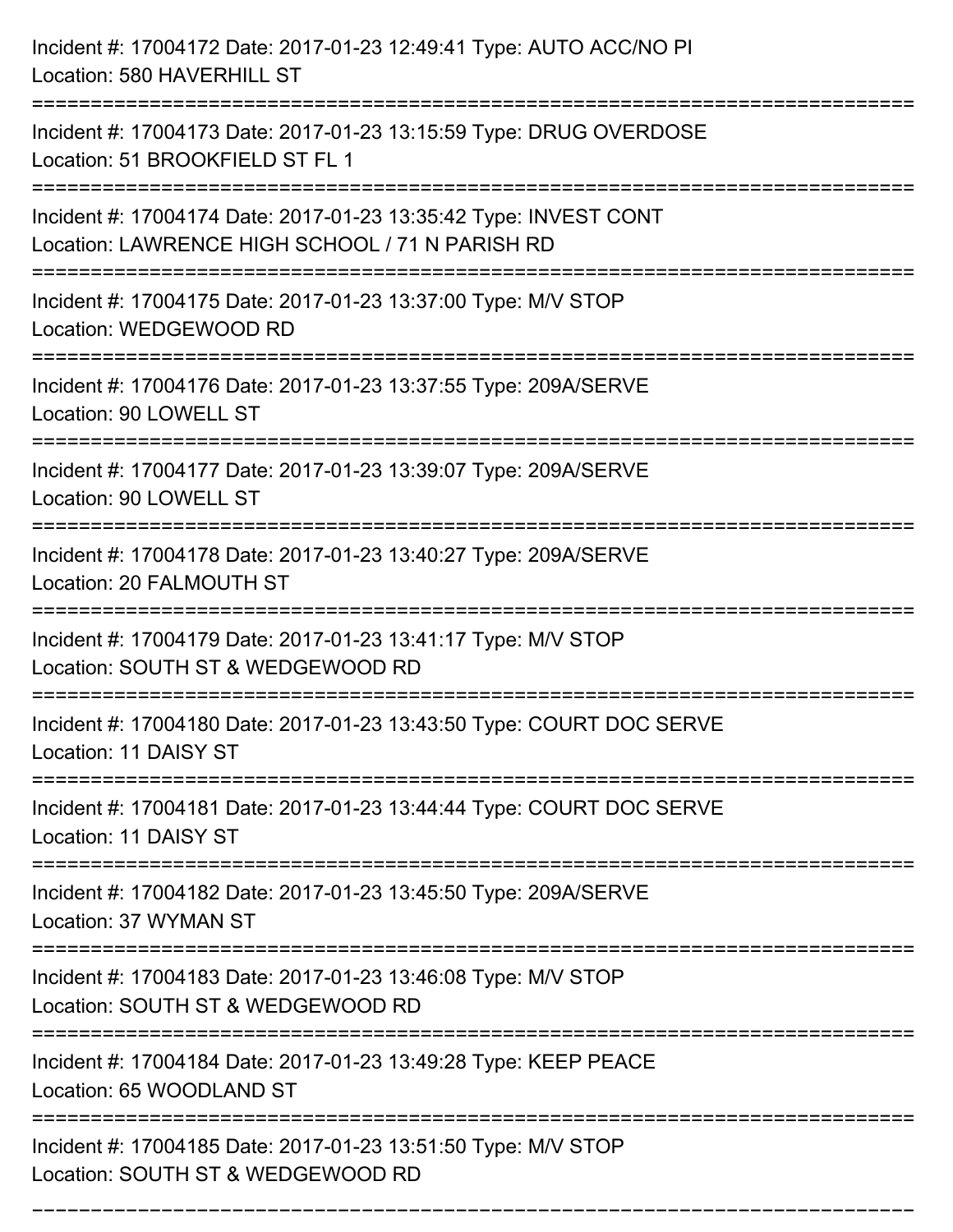| Location: 33 S BOWDOIN ST                                                                                  |
|------------------------------------------------------------------------------------------------------------|
| Incident #: 17004187 Date: 2017-01-23 13:58:59 Type: M/V STOP<br>Location: SOUTH ST & WEDGEWOOD RD         |
| Incident #: 17004188 Date: 2017-01-23 14:03:51 Type: TOW OF M/V<br>Location: 17 MONMOUTH ST                |
| Incident #: 17004189 Date: 2017-01-23 14:06:07 Type: M/V STOP<br>Location: SOUTH ST & WEDGEWOOD RD         |
| Incident #: 17004190 Date: 2017-01-23 14:11:34 Type: M/V STOP<br>Location: DRACUT ST & S BROADWAY          |
| Incident #: 17004191 Date: 2017-01-23 14:23:37 Type: M/V STOP<br>Location: FRANKLIN ST & METHUEN ST        |
| Incident #: 17004192 Date: 2017-01-23 14:23:49 Type: AUTO ACC/NO PI<br>Location: 9 WATER ST                |
| Incident #: 17004193 Date: 2017-01-23 14:30:00 Type: M/V STOP<br>Location: BROADWAY & ESSEX ST             |
| Incident #: 17004194 Date: 2017-01-23 14:34:45 Type: M/V STOP<br>Location: 50 BRODADWY                     |
| Incident #: 17004195 Date: 2017-01-23 14:36:14 Type: DISORDERLY<br>Location: CASA NUEVA / 57 JACKSON ST    |
| Incident #: 17004196 Date: 2017-01-23 14:42:40 Type: UNWANTEDGUEST<br>Location: BURGER KING / 187 BROADWAY |
| Incident #: 17004197 Date: 2017-01-23 14:48:01 Type: SEIZED PROP<br>Location: 233 HAVERHILL ST             |
| Incident #: 17004199 Date: 2017-01-23 14:54:06 Type: B&E/MV/PAST<br>Location: 205 BROADWAY                 |
| Incident #: 17004198 Date: 2017-01-23 14:56:48 Type: M/V STOP<br>Location: HAMPSHIRE & MILL                |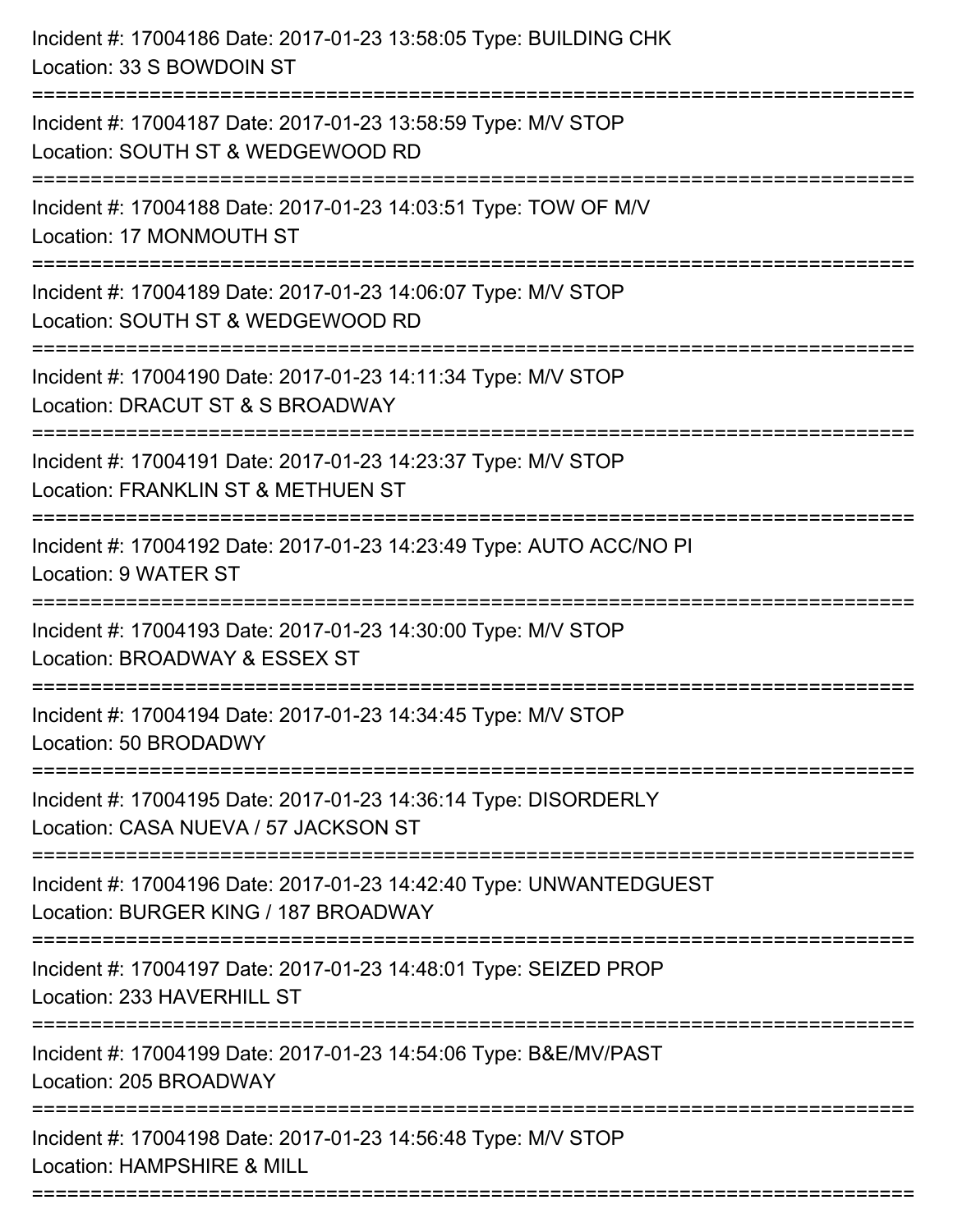| Location: 77 SALEM ST                                                                                                           |
|---------------------------------------------------------------------------------------------------------------------------------|
| Incident #: 17004201 Date: 2017-01-23 15:17:32 Type: ALARM/BURG<br>Location: 3 HALSEY ST                                        |
| Incident #: 17004202 Date: 2017-01-23 15:18:38 Type: M/V STOP<br><b>Location: MOUNT VERNON</b>                                  |
| Incident #: 17004203 Date: 2017-01-23 15:30:48 Type: DOMESTIC/PAST<br>Location: 3 DURHAM ST                                     |
| Incident #: 17004204 Date: 2017-01-23 15:32:26 Type: DRUG VIO<br>Location: 253 PROSPECT ST<br>================================= |
| Incident #: 17004205 Date: 2017-01-23 15:39:32 Type: AUTO ACC/NO PI<br>Location: AMES ST & HAVERHILL ST                         |
| Incident #: 17004206 Date: 2017-01-23 15:43:22 Type: DOMESTIC/PROG<br>Location: 201 CARLETON ST #1ST                            |
| ===============<br>Incident #: 17004209 Date: 2017-01-23 15:58:30 Type: HIT & RUN M/V<br>Location: 154 LAWRENCE ST              |
| Incident #: 17004207 Date: 2017-01-23 16:00:48 Type: FRAUD<br>Location: 90 LOWELL ST                                            |
| Incident #: 17004208 Date: 2017-01-23 16:22:08 Type: MEDIC SUPPORT<br>Location: 65 WOODLAND ST                                  |
| Incident #: 17004210 Date: 2017-01-23 16:26:40 Type: DRUG VIO<br>Location: FERRY ST & KENDALL ST                                |
| Incident #: 17004212 Date: 2017-01-23 16:27:34 Type: SUS PERS/MV<br>Location: MELVIN ST & OXFORD ST                             |
| Incident #: 17004211 Date: 2017-01-23 16:28:47 Type: M/V STOP<br>Location: WEST                                                 |
| Incident #: 17004213 Date: 2017-01-23 16:36:18 Type: RECOV/STOL/MV<br>Location: 237 FERRY ST                                    |

Incident #: 17004214 Date: 2017 01 23 16:49:47 Type: 2017 01 23 16:49:47 Type: B&E/MV/PROGRAM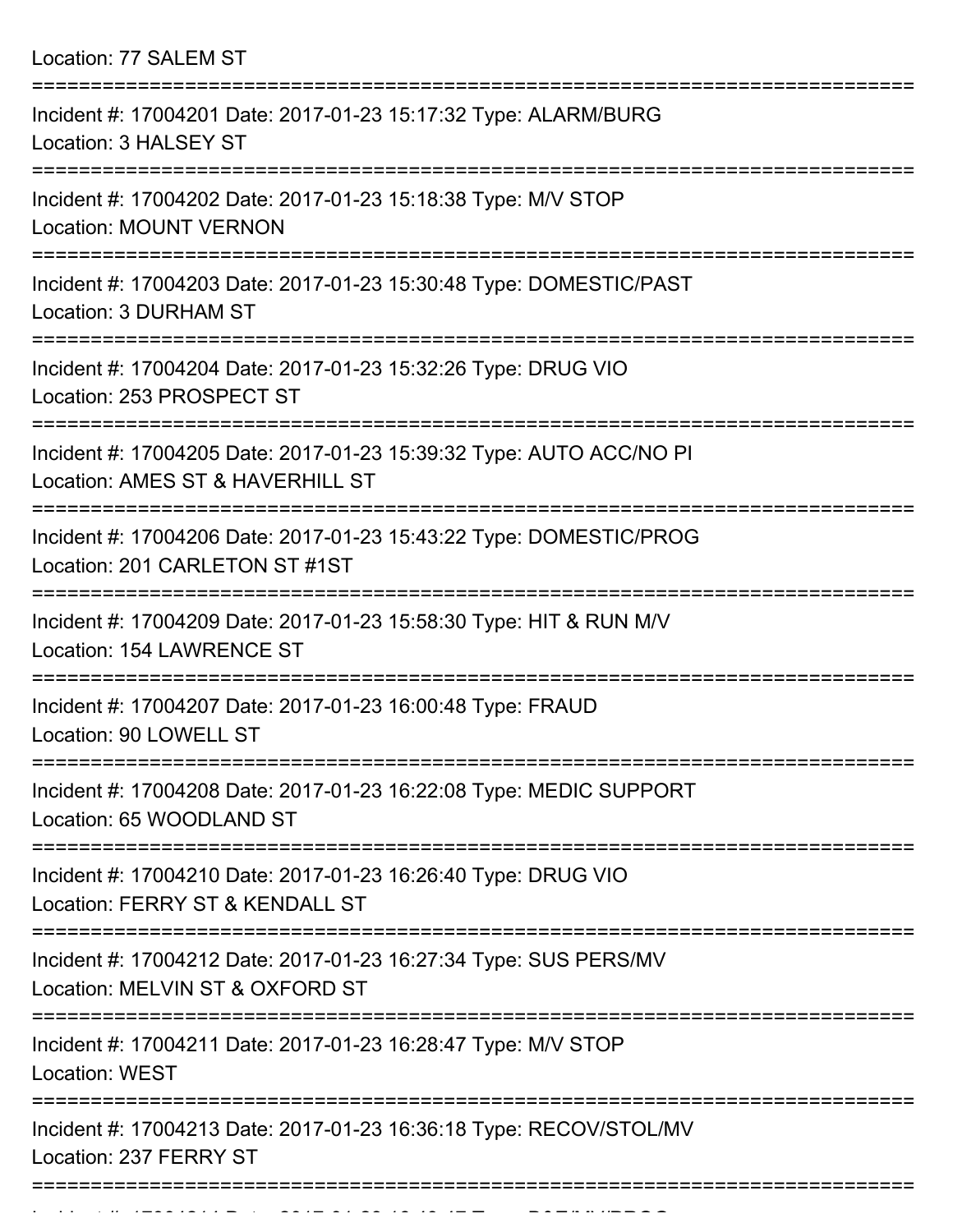Location: 25 MECHANIC ST

| Incident #: 17004215 Date: 2017-01-23 16:57:34 Type: AUTO ACC/NO PI<br>Location: MERRIMACK ST & S UNION ST                           |
|--------------------------------------------------------------------------------------------------------------------------------------|
| Incident #: 17004216 Date: 2017-01-23 16:57:40 Type: KEEP PEACE<br>Location: 13 PROSPECT WY                                          |
| Incident #: 17004217 Date: 2017-01-23 17:08:31 Type: SUS PERS/MV<br><b>Location: 3 BUNKERHILL ST</b>                                 |
| Incident #: 17004218 Date: 2017-01-23 17:15:37 Type: DOMESTIC/PAST<br>Location: 19 THOMAS RD                                         |
| Incident #: 17004219 Date: 2017-01-23 17:27:21 Type: UNWANTEDGUEST<br>Location: 44 PLEASANT ST FL 1                                  |
| Incident #: 17004220 Date: 2017-01-23 17:31:04 Type: M/V STOP<br>Location: ESSEX ST & JACKSON ST                                     |
| Incident #: 17004221 Date: 2017-01-23 17:47:30 Type: M/V STOP<br>Location: 532 BROADWAY                                              |
| Incident #: 17004222 Date: 2017-01-23 17:56:14 Type: M/V STOP<br>Location: LOWELL ST & WINTER ST                                     |
| Incident #: 17004223 Date: 2017-01-23 17:56:46 Type: DOMESTIC/PROG<br>Location: 40 FLORAL ST                                         |
| Incident #: 17004224 Date: 2017-01-23 18:00:22 Type: INVEST CONT<br>Location: 340 HAVERHILL ST                                       |
| Incident #: 17004225 Date: 2017-01-23 18:23:03 Type: AUTO ACC/PI<br>Location: 632 ANDOVER ST                                         |
| ============================<br>Incident #: 17004226 Date: 2017-01-23 18:25:53 Type: AUTO ACC/PI<br>Location: TOW / 584 HAVERHILL ST |
| Incident #: 17004227 Date: 2017-01-23 18:26:24 Type: VIO CITY ORD<br>Location: AMESBURY ST & METHUEN ST                              |
|                                                                                                                                      |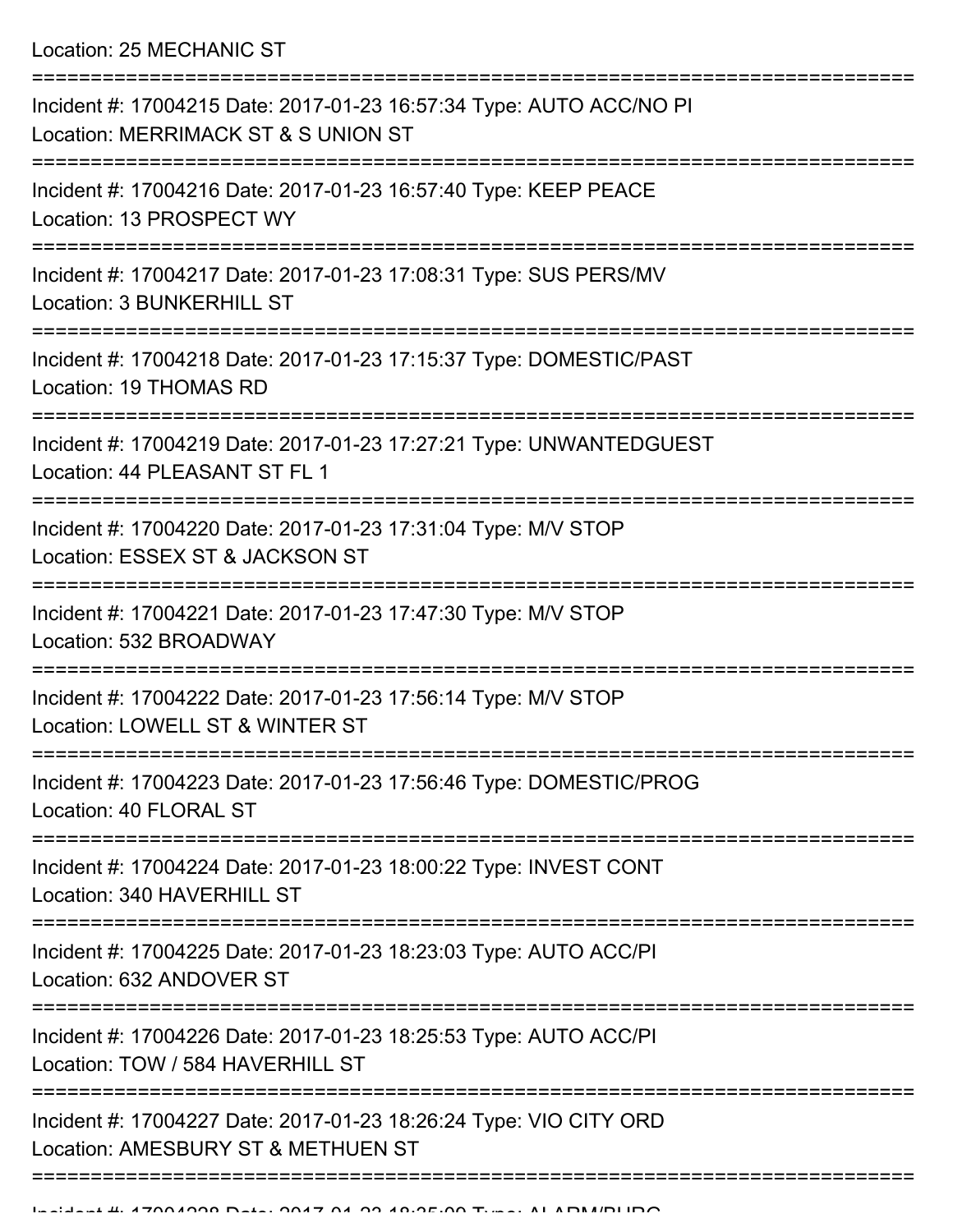| Location: 178 LAWRENCE ST #3                                                                                                    |
|---------------------------------------------------------------------------------------------------------------------------------|
| Incident #: 17004229 Date: 2017-01-23 18:44:26 Type: M/V STOP<br>Location: NEWTON ST & SALEM ST                                 |
| :========================<br>Incident #: 17004230 Date: 2017-01-23 18:44:28 Type: HIT & RUN M/V<br>Location: 12 PROSPECT WY     |
| Incident #: 17004231 Date: 2017-01-23 18:47:47 Type: THREATS<br>Location: 435 BROADWAY                                          |
| Incident #: 17004232 Date: 2017-01-23 18:50:51 Type: M/V STOP<br>Location: BOXFORD ST & WINTHROP AV                             |
| Incident #: 17004233 Date: 2017-01-23 18:57:45 Type: MEDIC SUPPORT<br>Location: AMESBURY ST & COMMON ST                         |
| Incident #: 17004234 Date: 2017-01-23 18:58:57 Type: CK WELL BEING<br>Location: 10 NORRIS ST                                    |
| Incident #: 17004235 Date: 2017-01-23 19:12:54 Type: MAL DAMAGE<br>Location: OSGOOD ST                                          |
| Incident #: 17004236 Date: 2017-01-23 19:27:19 Type: M/V STOP<br>Location: ALLSTON ST & HIGH ST                                 |
| ================================<br>Incident #: 17004238 Date: 2017-01-23 19:28:48 Type: MAL DAMAGE<br>Location: 23 HAWLEY ST   |
| Incident #: 17004237 Date: 2017-01-23 19:30:17 Type: M/V STOP<br><b>Location: MERRIMACK ST</b>                                  |
| Incident #: 17004239 Date: 2017-01-23 19:44:27 Type: AUTO ACC/UNK PI<br>Location: CANAL ST & MARSTON ST                         |
| ------------------------<br>Incident #: 17004240 Date: 2017-01-23 19:47:30 Type: M/V STOP<br>Location: COMMON ST & HAMPSHIRE ST |
| Incident #: 17004241 Date: 2017-01-23 19:49:10 Type: DRUG VIO<br>Location: 320 S BROADWAY                                       |
|                                                                                                                                 |

Incident #: 17004242 Date: 2017-01-23 19:53:20 Type: INVEST CONT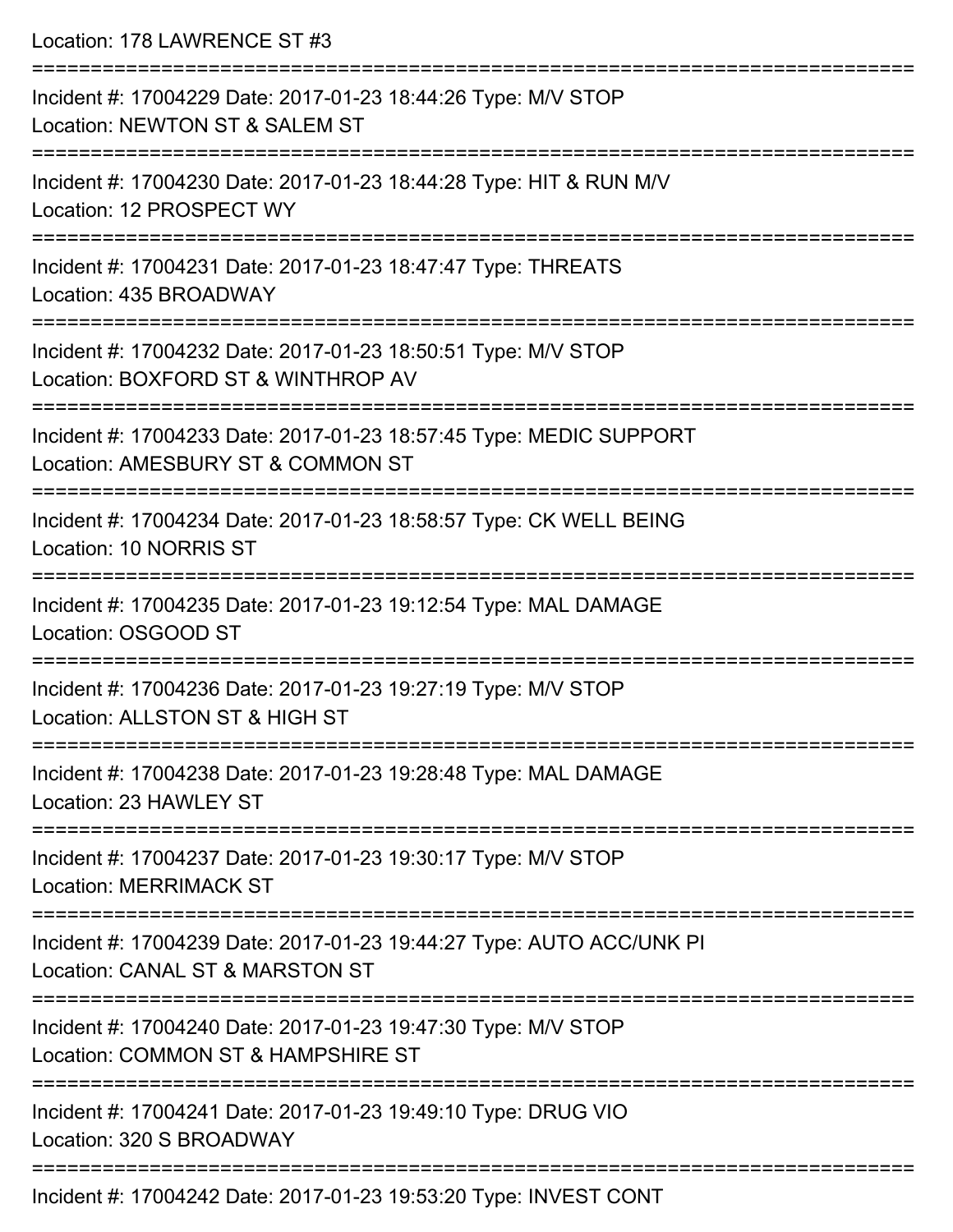| Incident #: 17004243 Date: 2017-01-23 20:11:13 Type: INVEST CONT<br>Location: 209 HIGH ST                                |
|--------------------------------------------------------------------------------------------------------------------------|
| Incident #: 17004244 Date: 2017-01-23 20:14:39 Type: M/V STOP<br>Location: ESSEX ST & NEWBURY ST                         |
| Incident #: 17004245 Date: 2017-01-23 20:16:59 Type: INVEST CONT<br>Location: 380 CHESTNUT ST #19                        |
| Incident #: 17004246 Date: 2017-01-23 20:27:49 Type: KEEP PEACE<br>Location: 2 CAMPO SECO ST                             |
| Incident #: 17004247 Date: 2017-01-23 21:30:29 Type: M/V STOP<br>Location: GRAFTON ST & WINTHROP AV<br>:================ |
| Incident #: 17004248 Date: 2017-01-23 21:33:20 Type: M/V STOP<br>Location: AMESBURY ST & LOWELL ST                       |
| Incident #: 17004249 Date: 2017-01-23 21:43:30 Type: M/V STOP<br>Location: GRAFTON ST & WINTHROP AV                      |
| Incident #: 17004250 Date: 2017-01-23 21:46:19 Type: M/V STOP<br>Location: FALLS BRIDGE                                  |
| Incident #: 17004251 Date: 2017-01-23 21:50:01 Type: NOTIFICATION<br>Location: 9 HALSEY ST                               |
| Incident #: 17004252 Date: 2017-01-23 22:01:50 Type: LARCENY/PAST<br>Location: 1 LEA ST #1                               |
| Incident #: 17004253 Date: 2017-01-23 22:09:16 Type: M/V STOP<br>Location: BROADWAY & HAVERHILL ST                       |
| Incident #: 17004254 Date: 2017-01-23 22:14:44 Type: M/V STOP<br>Location: 177 ABBOTT ST                                 |
| Incident #: 17004255 Date: 2017-01-23 23:12:27 Type: VIO CITY ORD<br>Location: METHUEN ST & AMESBURY ST                  |
| Incident #: 17004256 Date: 2017-01-23 23:37:46 Type: ALARM/BURG                                                          |